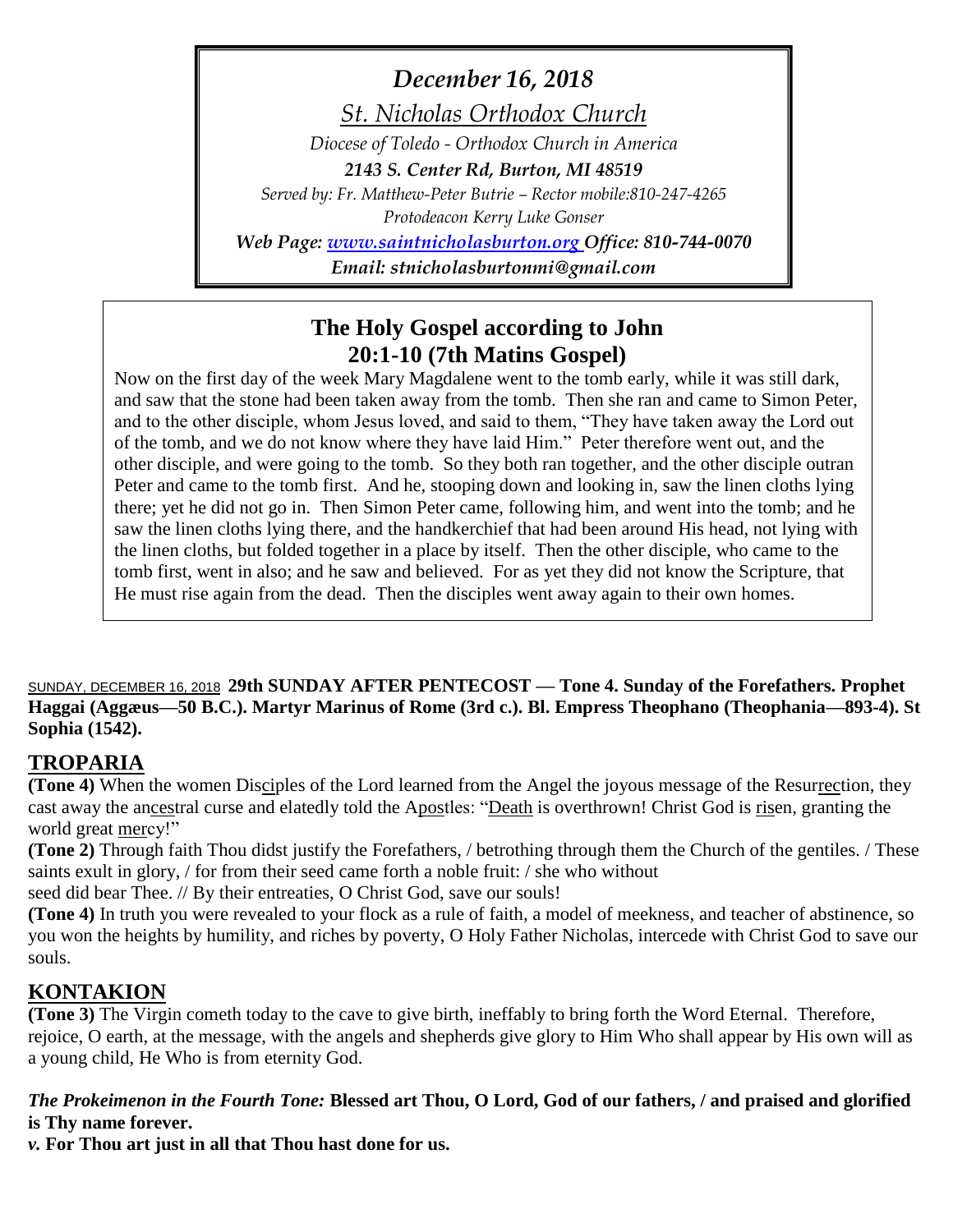# **THE READING FROM THE EPISTLE OF THE HOLY APOSTLE PAUL TO THE**

**COLOSSIANS (3:4-11)** Brethren: When Christ who is our life appears, and then you also will appear with him in glory. Put to death therefore what is earthly in you: fornication, impurity, passion, evil desire, and covetousness, which is idolatry. On account of these the wrath of God is coming. In these you once walked, when you lived in them. But now put them all away: anger, wrath, malice, slander, and foul talk from your mouth. Do not lie to one another, seeing that you have put off the old nature with its practices and have put on the new nature, which is being renewed in knowledge after the image of its creator. Here there cannot be Greek and Jew, circumcised and uncircumcised, barbarian, Scythian, slave, free man, but Christ is all, and in all.

## *Alleluia, Tone 4*

*v.* **Moses and Aaron were among His priests; Samuel also was among those who called on His name.** *v.* **They cried to the Lord and He heard them.**

### **THE HOLY GOSPEL ACCORDING TO SAINT LUKE (14:16-24)**

At that time Jesus said, "A man once gave a great banquet, and invited many; and at the time for the banquet he sent his servant to say to those who had been invited, 'Come; for all is now ready.' But they all alike began to make excuses. The first said to him, 'I have bought a field, and I must go out and see it; I pray you, have me excused.' And another said, 'I have bought five yoke of oxen, and I go to examine them; I pray you, have me excused.' And another said, 'I have married a wife, and therefore I cannot come.' So the servant came and reported this to his master. Then the householder in anger said to his servant, 'Go out quickly to the streets and lanes of the city, and bring in the poor and maimed and blind and lame.' And the servant said, 'Sir, what you commanded has been done, and still there is room.' And the master said to the servant, 'Go out to the highways and hedges, and compel people to come in, that my house may be filled. For I tell you, none of those men who were invited shall taste my banquet.'"

**COMMUNION HYMN** Praise the Lord from the heavens! Praise Him in the highest! Alleluia, Alleluia, Alleluia!

"I know from experience that in this life people are divided in two categories. A third category does not exist; people either belong to one of the other. The first one resembles the fly. The main characteristic of the fly is that it is attracted by dirt. For example, when a fly is found in a garden full of flowers with beautiful fragrances, it will ignore them and will go sit on top of some dirt found on the ground. It will start messing around with it and feel comfortable with the bad smell. If the fly could talk, and you asked it to show you a rose in the garden, it would answer: 'I don't even know what a rose looks like. I only know where to find garbage, toilets, and dirt.' There are some people who resemble the fly. People belonging to this category have learned to think negatively, and always look for the bad things in life, ignoring and refusing the presence of good.

The other category is like the bee whose main characteristic is to always look for something sweet and nice to sit on. When a bee is found in a room full of dirt and there is a small piece of sweet in a corner, it will ignore the dirt and will go to sit on top of the sweet. Now, if we ask the bee to show us where the garbage is, it will answer: 'I don't know. I can only tell you where to find flowers, sweets, honey and sugar;' it only knows the good things in life and is ignorant of all evil. This is the second category of people who have a positive way of thinking, and see only the good side of things. They always try to cover up the evil in order to protect their fellow men; on the contrary, people in the first category try to expose the evil and bring it to the surface.

When someone comes to me and starts accusing other people, and puts me in a difficult situation, I tell him the above example. Then, I ask him to decide to which category he wishes to belong, so he may find people of the same kind to socialize with.

*St. Paisios of Mount Athos*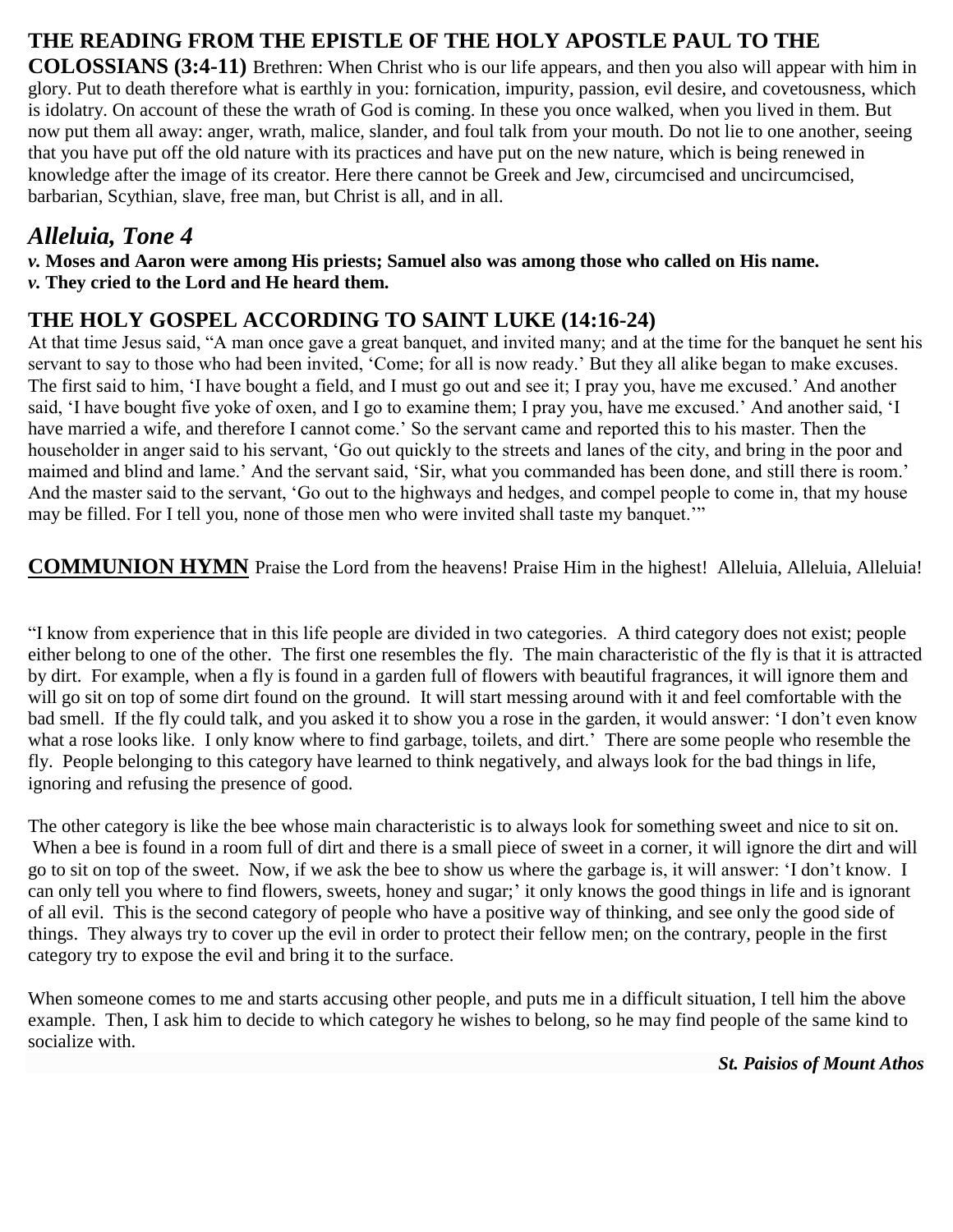December 16, 2018

# ခရွိက ခရွိက ခရွိက အိုင်း ပါးသား သို့မှာ ခရွိက ခရွိက ခရွိက ခရွိက ခရွိက ခရွိက ခရွိက ခရွိက ခရွိက ခရွိက

### **CANDLE INTENTIONS FOR THE HEALTH AND BLESSINGS OF**

Alex & Mary Mr. & Mrs. Alex Popoff Helen, Angleo, Christine, Stephanie & my family Lucy Hogg Lucy Hogg Fr. Tom, Fr. Dimitrie, Fr. Anthony, Angelo, Aaron, Reggie, John, Alex, Rimi, Allen, Deborah, JoAnn, Susan, Luba, Kosta, David, Anna, Walt, Vladimir, Dorothy, Michael, Allison, Stojan, Mira, Bosa, Jeanette, Christopher, Ted, Marlene, Joseph, Nicholas, Margaret, Gladys, my family and friends Joe Tome Special Intention Joe Tome Health & Blessings on Craig Wilhelm Adams family God's blessings & health for Helen Ethington Peter & Jo Sredich Health & blessings for Angelo Panoff Bosa Kantar A blessed & Merry Christmas to all! Bosa Kantar

#### **CANDLE INTENTIONS FOR BLESSED REPOSE**

Peter Popoff & John Naum Mr. & Mrs. Alex Popoff Susan Goodman, birthday Dec.  $10^{th}$ , Memory Eternal~Blessed Repose Dorothy & family

#### **ETERNAL LIGHT AT THE ALTAR**

Joe (18 yrs.) & Mickey (4 yrs.) Gonser Adams & Gonser family



**WELCOME** to all our friends and visitors.

**COFFEE & DONUTS** Volunteers are needed for the months December & January. Please see the signup sheet outside the kitchen.

**DECK THE HALLS!** Volunteers are needed December 17<sup>th</sup> at 10 am to decorate the church for Christmas.

PLEDGE CARDS If you haven't turned in your pledge card for 2019 please do so by December 23<sup>rd</sup>. To be considered a member in good standing you must receive Confession and Holy Communion and sign a pledge card.

**OFFERING ENVELOPES** are ready to be picked up in the parish hall. Please don't forget to use them in the New Year.



 **KROGER COMMUNITY REWARDS** You can register for Community rewards online or at the store's services desk. After doing so, they will send a check to St. Nicholas for a portion of everything participants spend.

**HOPE IN A BOX** is collecting **towels, toiletries & new toys** for the month of December. Place the items in the blue box in the Parish Hall. Catholic Charities Community Closet will distribute the items.

**FOOD DRIVE** Place non-perishable food items in the other blue box in the hall.

**WINTER WARM UP** Catholic Charities is in need of hats, gloves, scarves, socks, boots, coats & other warm winter gear. For more information call 810-265-7025. Donations can be dropped off Mon-Fri 9:30-3:30 at 812 Root St, Flint.